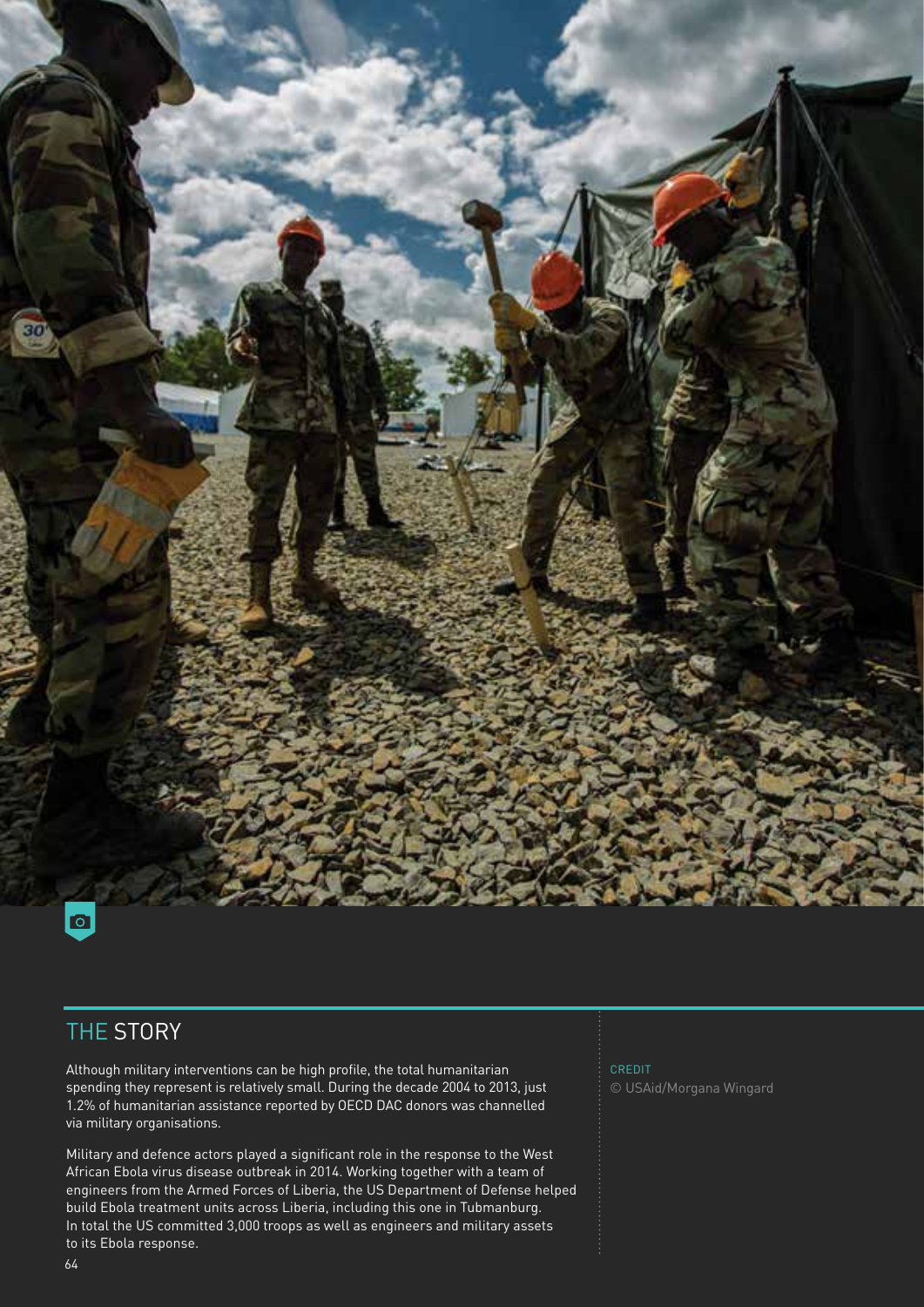

# HOW DOES IT GET THERE?

How humanitarian assistance gets from the donor to the crisis-affected person matters. Rarely a direct transaction, funding moves from donor to a 'first recipient' agency or mechanism and then sometimes through several further levels before it materialises in the form of goods, services or cash for crisis-affected people. The timeliness, cost-effectiveness and appropriateness of response are all affected by these 'channels of delivery' choices as well as by the length and nature of the various transaction chains.

Traceability is key to understanding and improving these channels of delivery. However, the data does not allow money to be systematically followed beyond the first recipient. Fully compliant reporting to meet the International Aid Transparency Initiative (IATI) standard could allow contributions to be traced through the system from the donor down to the activity level.

Current data does reveal that the majority of international humanitarian assistance went in the first instance to UN agencies, and that the largest share of this came from government donors. In 2013, 48% of government funding went to the six major UN agencies involved in humanitarian coordination and response. The World Food Programme (WFP) has received the bulk of funding to UN agencies over the last decade, but the UN High Commissioner for Refugees (UNHCR) has also received a significant and steadily increasing amount.

Non-governmental organisations (NGOs) are the second-largest group of first recipients and in 2013 they received 20% of government donors' international humanitarian assistance. Most of this goes, at least in the first instance, to international NGOs (INGOs) – 2014 figures suggest that local and national NGOs directly received 1.2% of that given to all NGOs, twothirds of the share that they received the previous year. Funding channelled through the affected state and through donors' defence agencies remains small, though with the recent Ebola and Typhoon Haiyan responses, there is growing attention to their respective roles.

Pooled funds are important mechanisms for rapid response and gap-filling at the global and country levels. In 2014, the UN-managed pooled funds mobilised US\$1.1 billion, 4.4% of international humanitarian assistance. Funding, however, tends to be concentrated – 50% went to five countries, and some major donors chose to channel little or no assistance through these funds.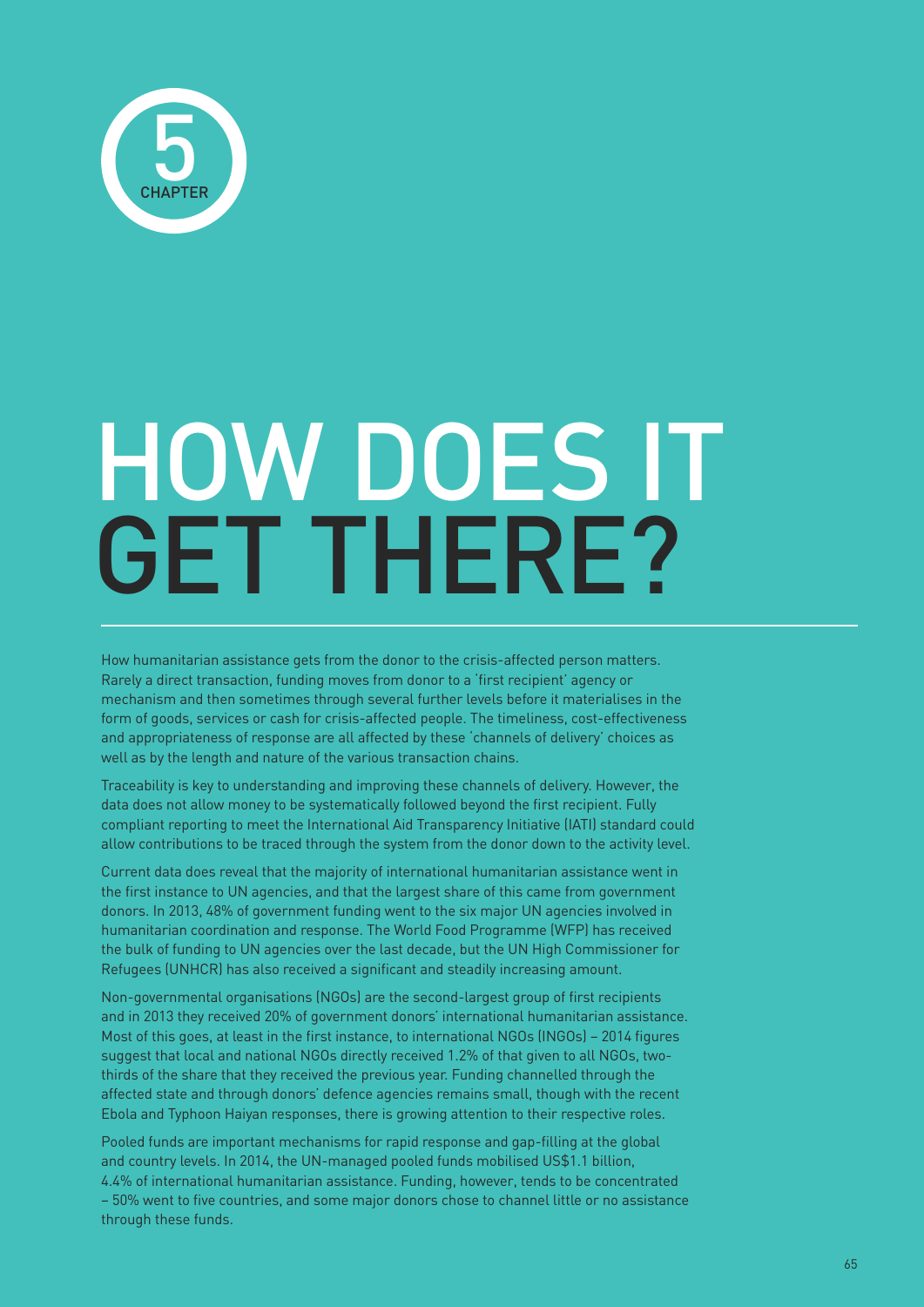#### **FIGURE 5.1**

## Humanitarian funding channels, 2013



Source: Development Initiatives based on OECD DAC, UN OCHA FTS, UN CERF data and GHA's unique dataset for private voluntary contributions. Notes: GHA's first-level recipient data from government donors and EU institutions uses OECD DAC CRS and UN OCHA FTS data. The figures in our calculations for total humanitarian assistance from OECD DAC donors use data from OECD DAC Tables 1 and 2a, so totals here may differ. 'Public sector' refers both to the OECD definition of public sector and the FTS category of funding channelled to the 'affected government'. OECD DAC CRS codes 'other', 'to be defined' and 'Public Private Partnerships' are merged and expressed as 'other' unless otherwise specified. Private funding figures use GHA's unique dataset on private voluntary contributions for humanitarian assistance. RCRC, International Red Cross and Red Crescent Movement.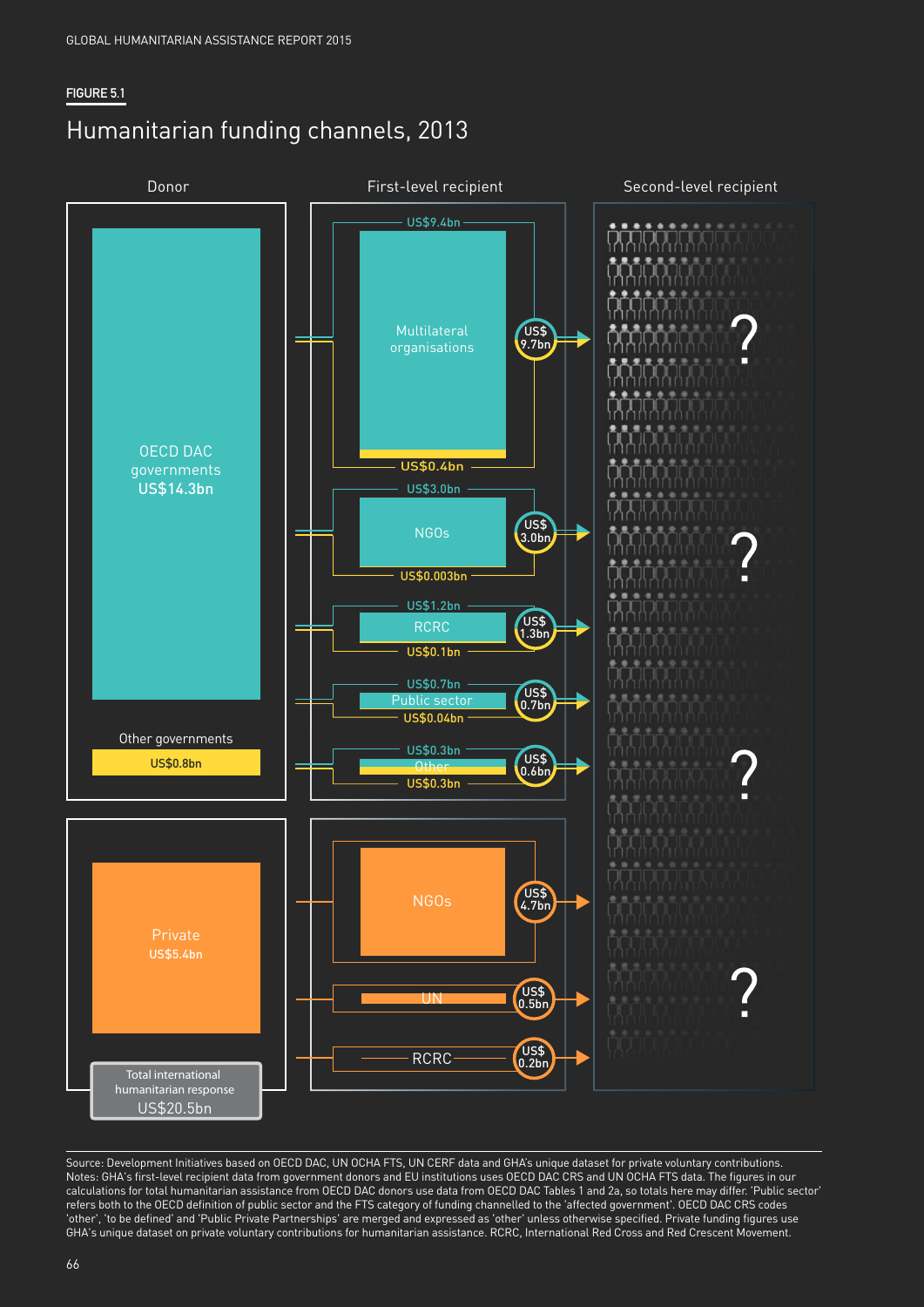## Channels of delivery

Different donors display different preferences in how they direct their humanitarian assistance. For example, while multilateral organisations (primarily UN agencies) received an estimated 61% of international humanitarian assistance from governments traceable to first-level recipients between 2009 and 2013, this proportion was much higher for contributions from DAC donors (62%) than for other governments (41%). These statistics in turn mask individual donor preferences in different contexts.

While both DAC and other government donors appear to prefer channelling their delivery though multilateral agencies, they vary in how they choose to direct the rest of their assistance.

Around 19% of humanitarian assistance from DAC donors went directly to NGOs over the five-year period,<sup>1</sup> while just 2% of reported allocations from other governments was channelled this way. In contrast, according to GHA's unique dataset on private voluntary contributions, private donors channel the largest share of their funding by far through NGOs (89%). Between 2009 and 2013, they channelled an estimated 21% (US\$0.8 billion) of their assistance this way,

#### DATA POVERTY: TRACEABILITY

International humanitarian assistance is not a direct transaction between donor and recipient. Funding moves through transaction chains of varying lengths and complexity. 'Following the money' through these is essential to promote accountability and improve efficiency. Yet while there is significant interest in understanding transaction costs and value for money, it is not currently possible to track humanitarian funding on its journey from donor to the crisisaffected person.

As Figure 5.1 shows, most government funding does specify a first-level recipient. Yet while we know that these initial recipients often then pass funding to second-

while OECD DAC donors channelled just 8%. Overall, government donors outside the DAC group were most likely to channel funding directly to the public authorities of the affected state.

An estimated 21% (US\$0.8 billion) of humanitarian assistance from other

or third-level recipients or beyond, this is not systematically captured in current reporting systems.

To address this gap, IATI (see Chapter 9) aims to provide a common reporting standard that will allow the coding of funding and spending relating to specific activities. If such information was systematically and comprehensively reported, it would be possible to trace disbursements from donor to final implemented programmes and resources delivered. Geo-coding at the activityreporting level would also allow the delivery of assistance to be mapped geographically. As shown in the GHA Report 2014, tracking tools such as d-portal already allow development funding to be traced in this way.

government donors between 2009 and 2013 was channelled directly to the public sector in recipient countries, compared with just 8% for OECD DAC donors.

#### **FIGURE 5.2**



#### First-level recipients of international humanitarian assistance by donor type, 2009−2013

Source: Development Initiatives based on OECD DAC and UN OCHA FTS data, and GHA's unique dataset on private voluntary contributions. Note: Channels of delivery data for private funding is based on GHA's own calculations and further analysis is available in Chapter 3.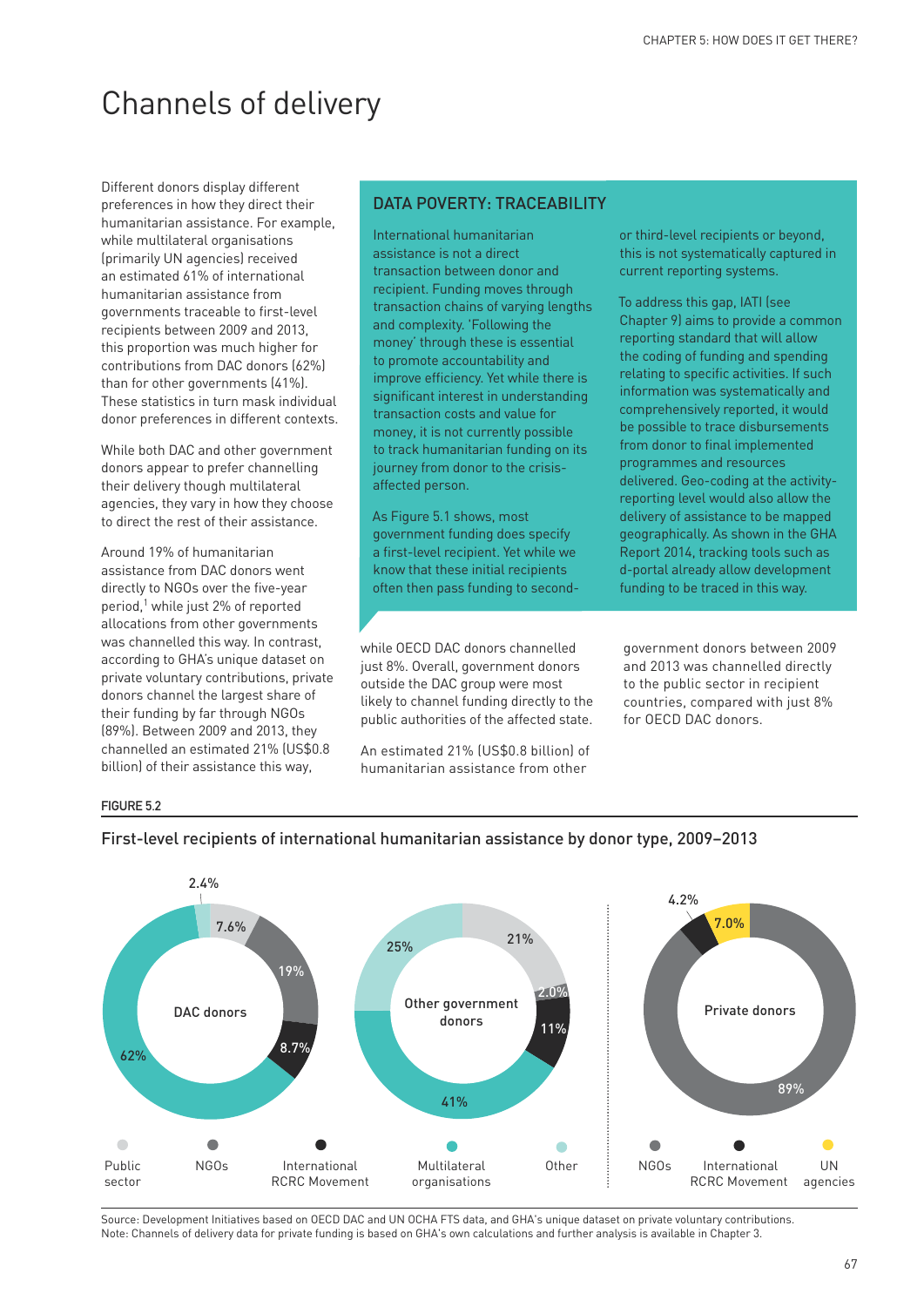## Funding to UN agencies

The largest share of international humanitarian assistance is channelled, at least in the first instance, through UN agencies – and this share is growing. In 2013, nearly half (48% or US\$7.3 billion) of international humanitarian assistance from government donors went via the six UN agencies with a key role in humanitarian coordination and response: WFP, UNHCR, the UN Children's Fund (UNICEF), the UN Office for the Coordination of Humanitarian Affairs (UN OCHA), the UN Relief and Works Agency for Palestine Refugees (UNRWA), and the Food and Agriculture Organization (FAO). This was a slight rise from their 45% share (US\$5.7 billion) in 2012 – and significantly higher than their 16% share in 2004. These UN agencies can act as both appealing agencies and grant-makers, and both coordinators and implementers – roles often taken on by the same agency within the same emergency.

UN agencies receive funding in a number of ways, through: regular core funding from government donors; other contributions from governments; institutional and private donations; and pooled funds. A small proportion for UN OCHA, UNHCR and UNRWA also comes from the general UN budget. In the case of FAO, a proportion also comes from assessed contributions from member states.2

Overall, voluntary contributions from government donors provide the majority of funding to these six UN agencies, predominantly donors from the OECD DAC group – who provided 96% of their funding in 2013 (US\$7.0 billion) – through both core contributions and other allocations. The largest DAC donor to these UN agencies in 2013 was the US with US\$3.1 billion (accounting for 55% of all DAC donor contributions). The next largest donor, the UK, contributed a quarter of that at

US\$716 million (13%), while Japan gave US\$476 million (8.4%).

Most of the funding from DAC donors to these UN agencies is for specific responses rather than core funding. In 2013 19% was for core funding – a stark reversal from the decade before, when core funding represented 85%. However, some of the difference may be explained by improved reporting of other allocations over the decade.

Donors outside the DAC group provided 4.2% of the total from governments to these six UN agencies in 2013 – US\$305 million. In 2013 by far the largest of these donors was Kuwait, which contributed US\$224 million, followed by Russia with US\$31.3 million and Saudi Arabia with US\$18.9 million. However, the shares and volumes of funding from this group of donors may change significantly in 2014, given the allocations to WFP from Saudi Arabia that year (see Chapter 3).

Of the UN agencies, WFP and UNHCR receive the largest share of direct humanitarian assistance from governments – 47% to WFP and 27% to UNHCR over the past ten years. Over this period, WFP has received US\$23.8 billion of international humanitarian assistance, almost equivalent to that received by UNHCR, UNRWA and UNICEF combined. Funding to WFP has grown at the highest rate but with significant volatility – this is perhaps explained by the nature of food crises, including the 2008 global food price crisis which prompted a peak in WFP funding. Conversely, funding to UNHCR, the second-largest UN agency recipient, has increased steadily from US\$471 million in 2004 (31% of total funds disbursed via the six agencies) to US\$2.3 billion (31%) in 2013, mirroring the year-on-year growth in the numbers of people displaced (see Chapter 1).

In 2013, nearly half (48% or US\$7.3 billion) of international humanitarian assistance from government donors went via the six UN agencies with a key role in humanitarian coordination and response.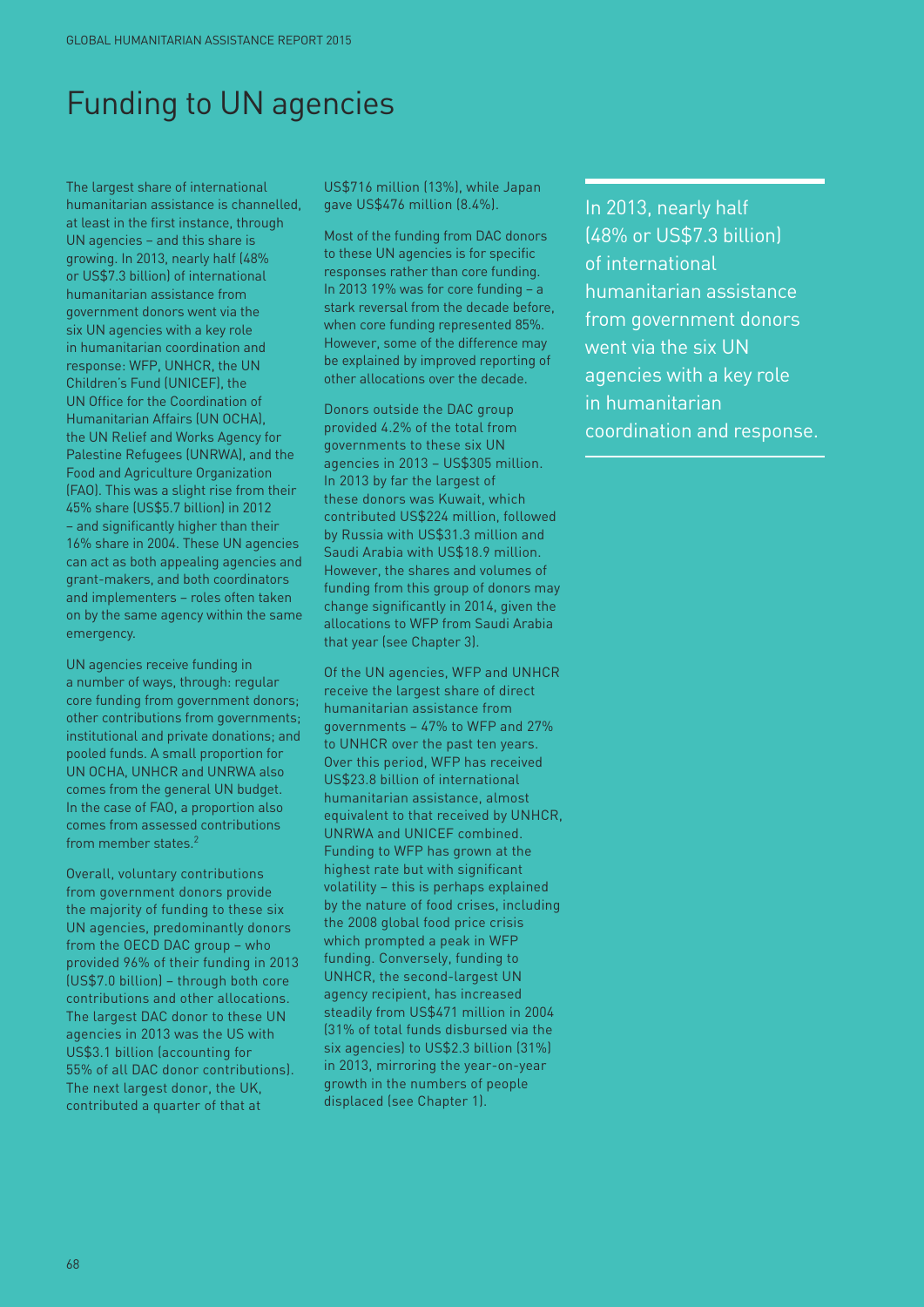#### **FIGURE 5.3**

International humanitarian assistance from governments to six UN agencies, 2003–2013



Source: Development Initiatives based on OECD DAC, UN OCHA FTS and United Nations System Chief Executives Board for Coordination (UNSCEB) data.

Notes: The calculation for the top chart is composed of core and non-core humanitarian assistance given by governments to UNHCR, UNRWA, WFP, UNICEF, FAO and UN OCHA. In the bottom charts no figures are available on core humanitarian contributions for FAO and UN OCHA from the DAC governments for 2003 and 2008.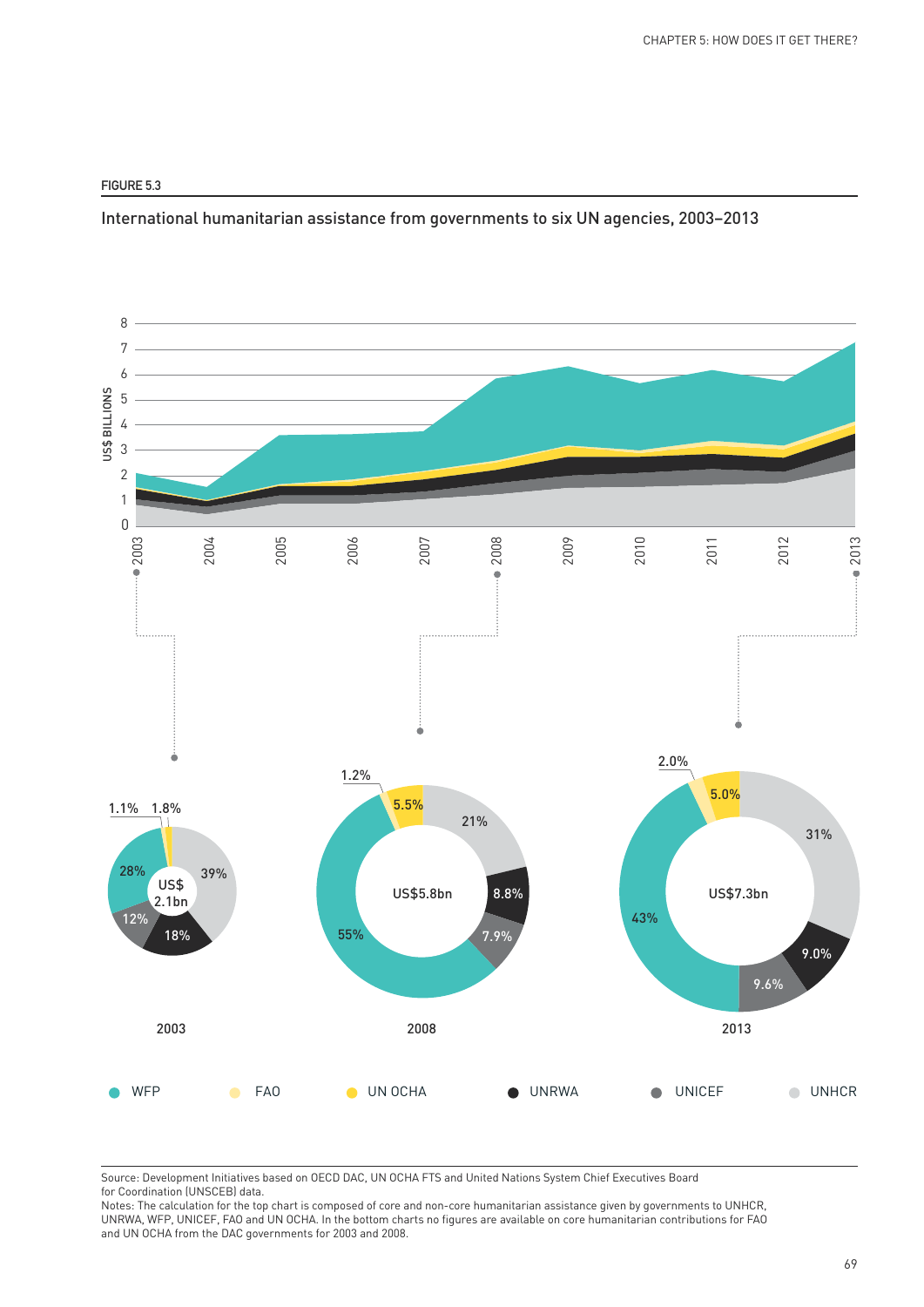# Humanitarian pooled funding

#### **FIGURE 5.4**



#### Total funding to humanitarian pooled funds, 2010−2014

Source: Development Initiatives based on UN OCHA FTS and CERF data.

Pooled funds can counter-balance bilateral donor preferences, fill funding gaps at a global and country level and respond to changing needs. They can also provide a trusted channel in contexts where donors lack capacity to manage direct grants. The UNmanaged humanitarian pooled funds – the global Central Emergency Response Fund (CERF) and the country-based emergency response funds (ERFs) and common humanitarian funds (CHFs) – received US\$1.1 billion in 2014, 4.4% of the total humanitarian response that year. This is the second consecutive annual increase in their volume and decrease in their share, from US\$987 million (5.6% share) in 2012.

The CERF accounted for 45% (US\$480 million) of this pooled funding in 2014, consistent with its five-year average. Managed by UN OCHA, it directly disburses only to UN agencies and the International Organization for Migration (who then often sub-grants to others) in both rapid-response (see Chapter 7) and underfunded emergency settings. In 2014 it allocated funds to crisis responses in 45 countries.

The CHFs and ERFs operate in 19 countries, are open to local and national NGOs as well as multilateral agencies, and aim to support both existing UNcoordinated appeal priorities and new or escalating urgent needs. Varying in size in different countries – from US\$137 million in South Sudan to just US\$50,000 in Uganda – these countrybased pooled funds together received US\$593 million in 2014.

Humanitarian pooled funding is concentrated in a small number of countries, of which the five largest received 50% of all such funding in 2014. In 2014 South Sudan received 22% of this (mostly from the CHF) − at US\$190 million this was a tenth of all humanitarian assistance to the country that year. South Sudan has been described as a test case for pooled funding3 and has been in the top two recipients of pooled funds every year since its independence. Sudan, the DRC, Ethiopia and Somalia have been among the ten largest recipients of pooled funds every year between 2010 and 2014. There were however three new additions to the ten largest recipients in 2014: Iraq, Afghanistan and oPt. None of the countries covered by the Syria appeals appear in the top ten in 2014.

Many of the largest bilateral humanitarian donors were also among the largest donors to pooled funds, with some notable exceptions. The UK was the largest pooled funds contributor in 2014, giving US\$288 million. Together, the UK, Sweden and Norway provided 52% (US\$2.6 billion) of total funding to pooled funds between 2010 and 2014, and have consistently been the three biggest donors over that period. In contrast, the US and Japan tend to channel relatively little humanitarian assistance via pooled funds, contributing respectively 0.4% and 0.2% of the total to humanitarian pooled funds in 2014.

There is increasing attention on pooled funds in discussions on improving the sufficiency and efficiency of humanitarian funding. New guidance on country-based pooled funds<sup>4</sup> has been issued, and discussions continue on how to make them more accessible to national and local NGOs (see page 5). At the global level, the idea of a 'Super-CERF' has been suggested – reserved for major crises (see chapter 4) and funded from assessed contributions from UN member states.<sup>5</sup>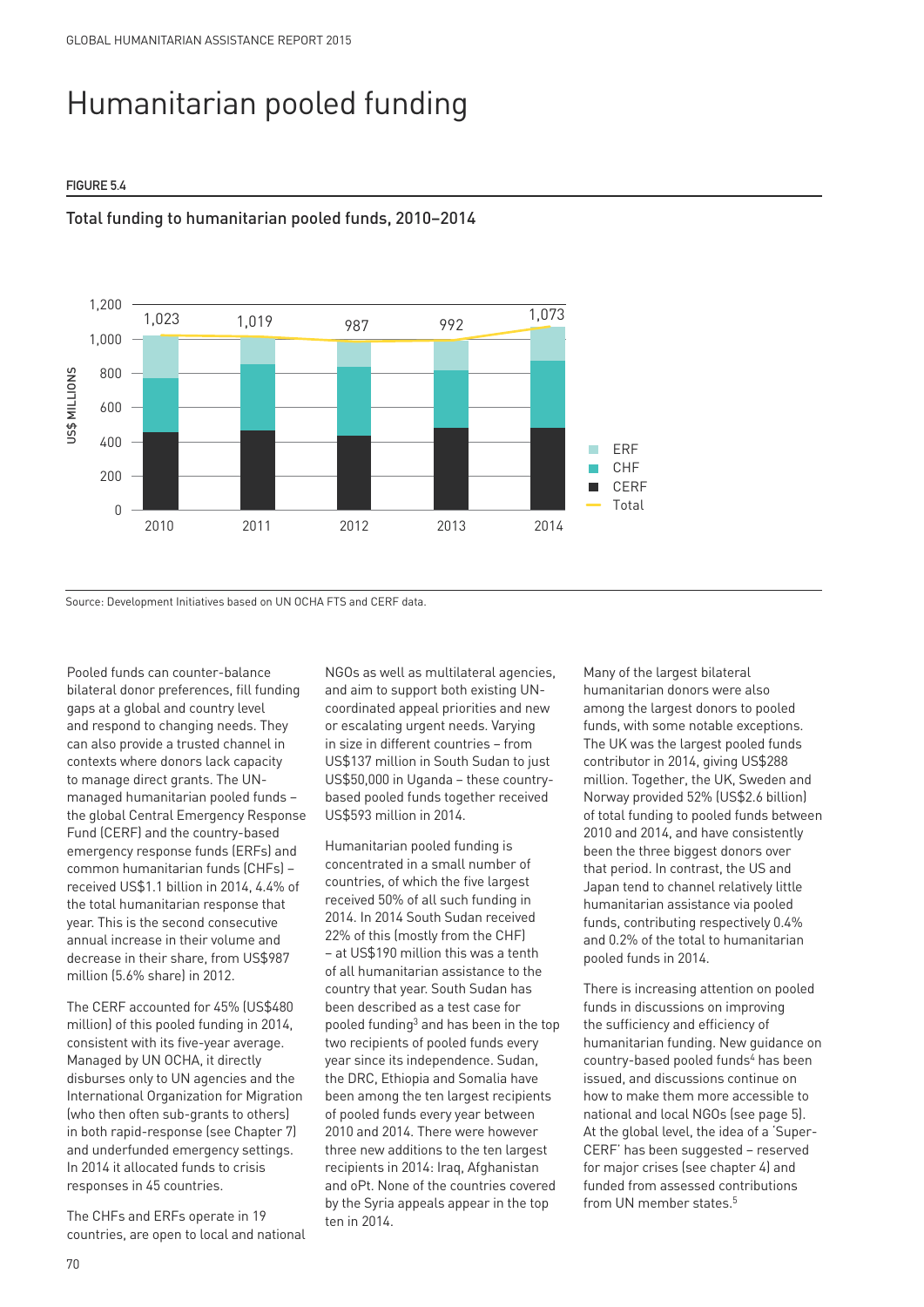#### **FIGURE 5.5**





Source: Development Initiatives based on UN OCHA FTS and CERF data.

Notes: Pooled funds are expressed as a percentage of humanitarian assistance reported to UN OCHA FTS only.

#### **FIGURE 5.6**

#### Ten largest government contributors to humanitarian pooled funds, 2014

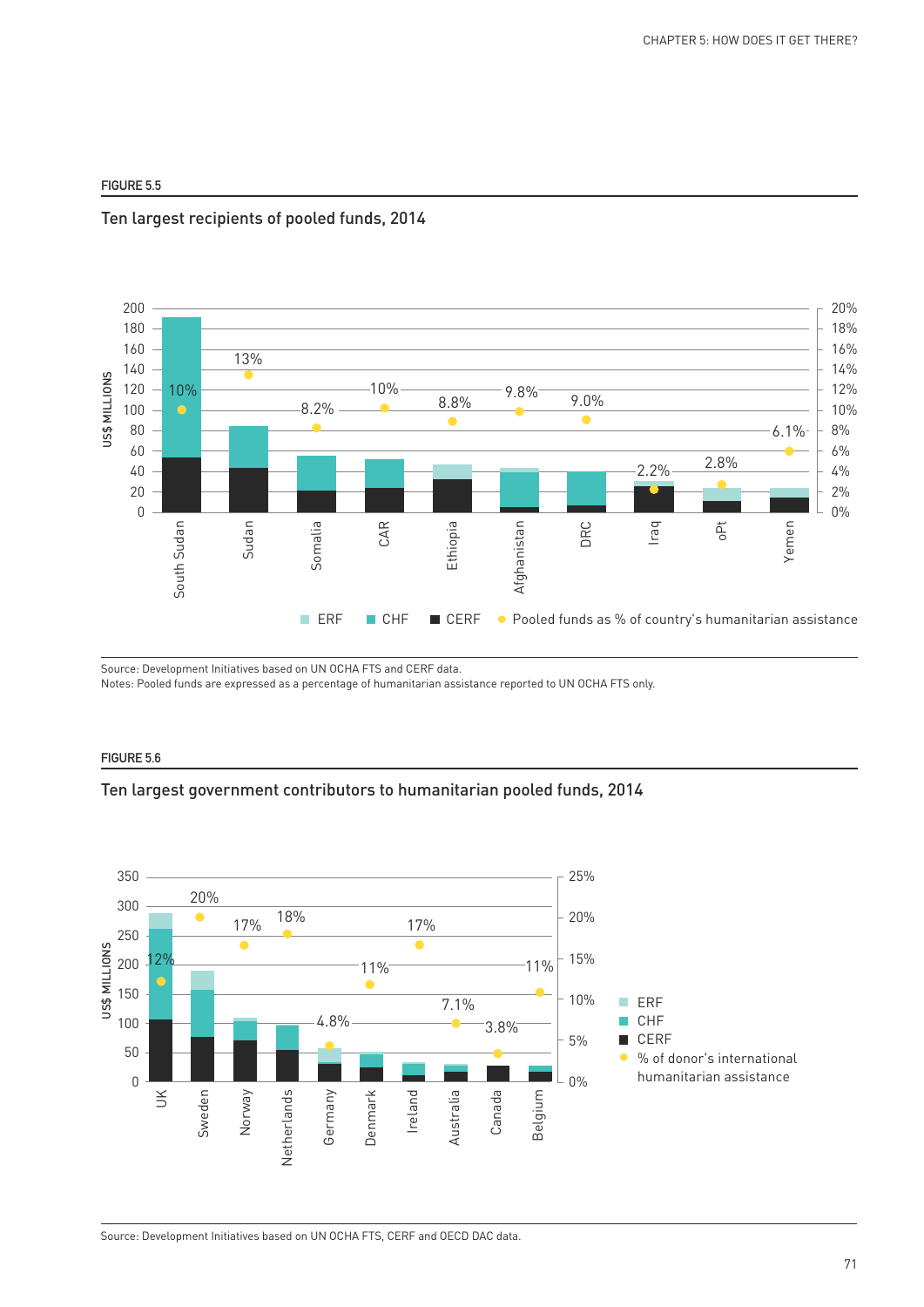## Recovery and development pooled funds

In many countries, humanitarian pooled funds are just one of many multi-donor funding mechanisms, with remits ranging from preparedness and early recovery to peacebuilding and stabilisation. These other mechanisms could play an important role in financing preparedness and sustainable recovery as part of a broader resilience approach, complementing and aligning with humanitarian pooled funds. A recent study on development and climate adaptation pooled funds noted, for example, that "financing chronic vulnerabilities largely through humanitarian assistance over the long term, without linkages or synergies with other sources of finance is unlikely to address the root causes of vulnerabilities and reduce the pressure on humanitarian assistance".6

Recovery- and development-orientated pooled funds include UN multi-donor trust funds (MDTFs), national MDTFs and stand-alone joint programmes,<sup>7</sup> and can attract a mix of humanitarian and development funding. However, for the largest recipients of international humanitarian assistance in 2014, expenditure by these pooled funds was generally significantly lower than that by humanitarian pooled funds. For example, in Somalia, US\$54.9 million was received through the CERF and CHF in 2014, compared to only US\$3.8 million received through MDTFs and Joint Programmes that same year. None of the ten largest recipients of international humanitarian assistance in 2014 received funding from trust funds administered by the World Bank in 2014.

There are examples of spending through development-orientated pooled funds slowing down in countries as a crisis escalates and humanitarian funding increases. For example, expenditure through the Iraq United Nations Development Assistance Framework (UNDAF) Trust Fund was US\$12.7 million in 2013 compared

to just US\$5.7 million in 2014. At the same time, the CERF allocated US\$10.0 million to Iraq in 2013 (2.1% of all CERF funding in 2013), increasing to US\$25.5 million in 2014 (5.6% of all CERF funding in 2014). While this scaling down of development funds in times of acute crisis can to some extent be expected, there is significant rationale and scope for development pooled funds to remain engaged in many crisis-affected countries. This is particularly the case in protracted and largely predictable emergencies. Pooled funds can be a means of channelling support to address vulnerabilities and build resilience in fragile states where other development modalities may be difficult.

A number of Joint Programmes illustrate the potential of humanitarian and development partners working together and combining resources in certain contexts. The UNDP/UNHCR Transitional Solutions Initiative Joint Programme for Refugees and their Host Communities in Eastern Sudan is an example of this: financial and technical support aims to encourage communities in refugee camps in Eastern Sudan to transition into self-sufficient settlements. Host populations also receive assistance through the programme and local government authorities have joint ownership of the project to create an enabling environment for overall improvement of sustainable livelihoods and economic development.<sup>8</sup>

Pooled funds can be a means of channelling support to address vulnerabilities and build resilience in fragile states where other development modalities may be difficult.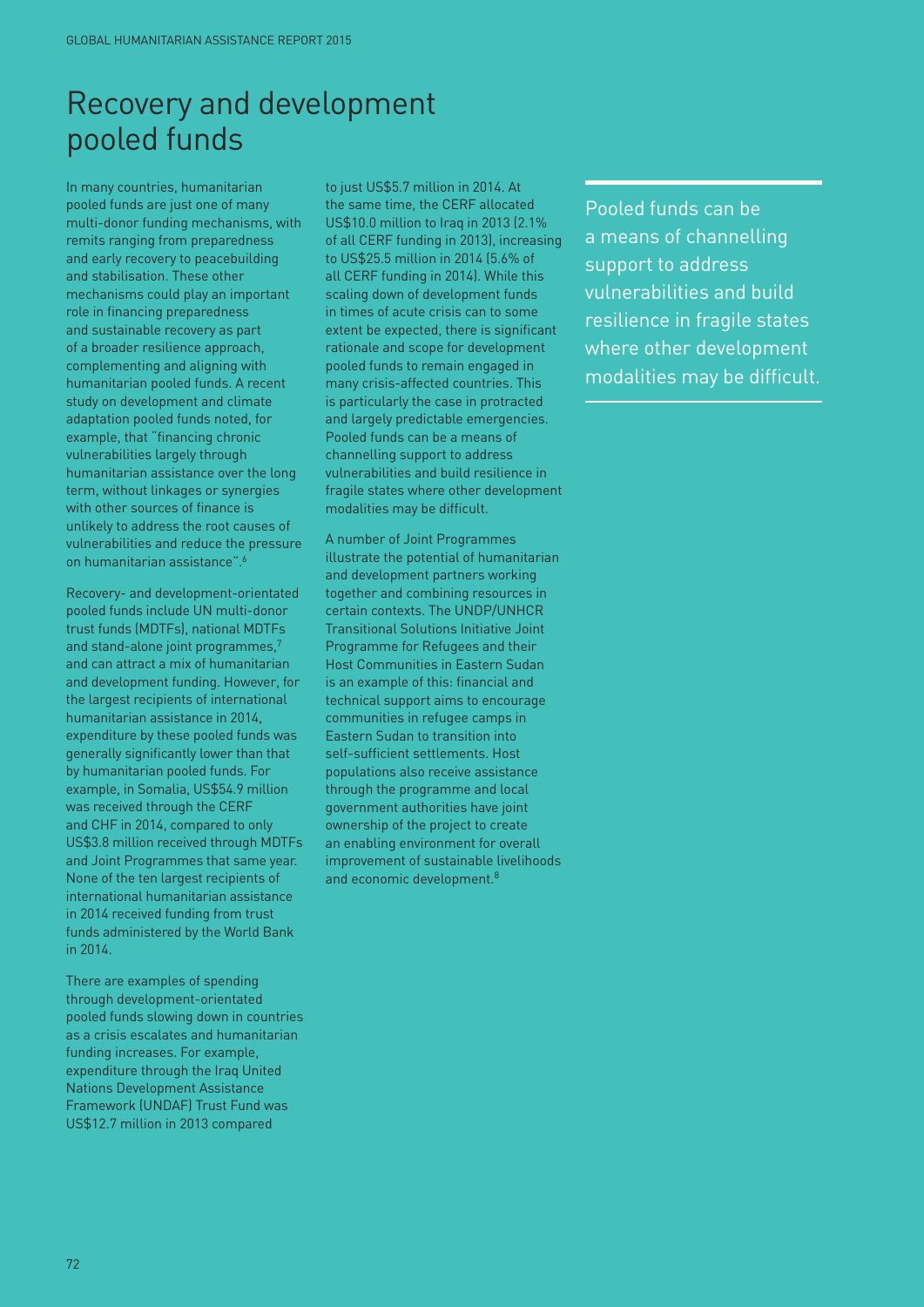| n |  |
|---|--|
|   |  |
|   |  |

Ten largest recipients of international humanitarian assistance 2014, by pooled-funding mechanism type Ten largest recipients of international humanitarian assistance 2014, by pooled-funding mechanism type

| US\$627m<br>Sudan         | US\$41.3m<br>US\$43.0m<br><u>in manala</u>                                                                                                      | 13%                                                                              | Solutions Initiative<br>Darfur Peace and<br>Joint Programme<br>for Refugees and<br>Multi-Donor Trust<br>Communities in<br>Fund for Sudan<br>[Closed in 2013]<br>Fund US\$0.4m<br>UNDP/UNHCR<br>Eastern Sudan<br>Peacebuilding<br>Stability Fund<br>World Bank<br>Transitional<br>their Host<br>US\$9.2m<br>US\$0.8m<br>US\$8.0m |
|---------------------------|-------------------------------------------------------------------------------------------------------------------------------------------------|----------------------------------------------------------------------------------|---------------------------------------------------------------------------------------------------------------------------------------------------------------------------------------------------------------------------------------------------------------------------------------------------------------------------------|
| US\$666m<br>Somalia       | US\$33.5m<br>1.3 <sub>m</sub><br><u>in manala</u><br>US\$21                                                                                     | 8.2%                                                                             | Joint Programme<br>Governance and<br>Service Delivery<br>Counter-Piracy<br>Decentralized<br>Trust Fund<br>US\$3.8m<br>US\$3.2m<br>US\$0.6m<br>on Local                                                                                                                                                                          |
| US\$862m<br>Jordan        | US\$7.1m                                                                                                                                        | 0.8%                                                                             |                                                                                                                                                                                                                                                                                                                                 |
| US\$880m<br><b>Pt</b>     | <u> 1999 - January Albert III, politik artistik politik artistik politik artistik politik artistik politik artist</u><br>US\$13.8m<br>JS\$10.8m | 2.8%                                                                             | Fund (World Bank)<br>Multi-Donor Trust<br>Joint Project oPt<br>No data available<br>Partnership for<br>Infrastructure<br>Rule of Law<br>Palestinian<br>US\$ 0.1m<br>US\$0.1m                                                                                                                                                    |
| Philippines<br>US\$912m   |                                                                                                                                                 | CERF, CHF and ERF funding as proportion of total humanitarian assistance<br>0.0% | Other pooled funds                                                                                                                                                                                                                                                                                                              |
| US\$957m<br>Liberia       | <u>i</u><br>US\$1.9m<br>4                                                                                                                       | 0.2%                                                                             | Peacebuilding<br>US\$4.2m<br>New Deal<br>US\$0.2m<br>US\$4.0m<br>Fund                                                                                                                                                                                                                                                           |
| US\$1,062m<br>Lebanon     | US\$4.8m                                                                                                                                        | 0.5%                                                                             | Palestinian Refugees<br>Towards Sustainable<br>Lebanon Recovery<br>Improved Living<br>Peacebuilding<br>Conditions of<br>Joint Project<br>Solutions for<br>in Lebanon<br>US\$2.3m<br>US\$ 0.4m<br>US\$0.3m<br>US\$1.7m<br>Fund<br>Fund                                                                                           |
| US\$1,400m<br><b>Iraq</b> | JS\$25.5m<br>US\$5.2m                                                                                                                           | 2.2%                                                                             | Iraq UNDAF Trust<br><b>UNDG Iraq Trust</b><br>US\$6.6m<br>US\$5.7m<br>US\$0.9m<br>Fund<br>Fund                                                                                                                                                                                                                                  |
| South Sudan<br>US\$1,889m | US\$53.4m<br>US\$137m                                                                                                                           | 10%                                                                              | Recovery Fund<br>Peacebuilding<br>South Sudan<br>US\$6.9m<br>US\$5.5m<br>US\$1.4m<br>Fund                                                                                                                                                                                                                                       |
| US\$2,180m<br>Syria       | US\$12.3m                                                                                                                                       | 0.6%                                                                             | No data available<br>Syria Recovery<br>Development<br>Bank KfW as<br>Trust Fund<br>(German<br>US\$0 <sub>m</sub><br>Trustee)<br>CERF<br>ËЕ<br>ERF<br>Key                                                                                                                                                                        |

Notes: Data in constant 2013 prices, except for expenditure from 'other pooled funds'. Several 'other pooled funds' with expenditure of less than US\$10,000 in 2014 or zero/negative expenditure have been excluded.<br>2014 disb 2014 disbursement data for the Syria Recovery Trust Fund is not available. 2014 disbursement data is available for the Palestinian Partnership for Infrastructure Multi-Donor Trust Fund (World Bank), but allocations Notes: Data in constant 2013 prices, except for expenditure from 'other pooled funds'. Several 'other pooled funds' with expenditure of less than US\$10,000 in 2014 or zero/negative expenditure have been excluded. Source: Development Initiatives based on UN OCHA FTS, CERF, UN Multi-Partner Trust Fund Office, World Bank and UNDP data. Source: Development Initiatives based on UN OCHA FTS, CERF, UN Multi-Partner Trust Fund Office, World Bank and UNDP data.

of US\$57 million made since July 2012.9 Expenditure for pooled funds reporting to the Multi-Partner Trust Fund Office are subject to change pending finalisation of year-end expenditures for 2014.

of US\$57 million made since July 2012.<sup>9</sup> Expenditure for pooled funds reporting to the Multi-Partner Trust Fund Office are subject to change pending finalisation of year-end expenditures for 2014.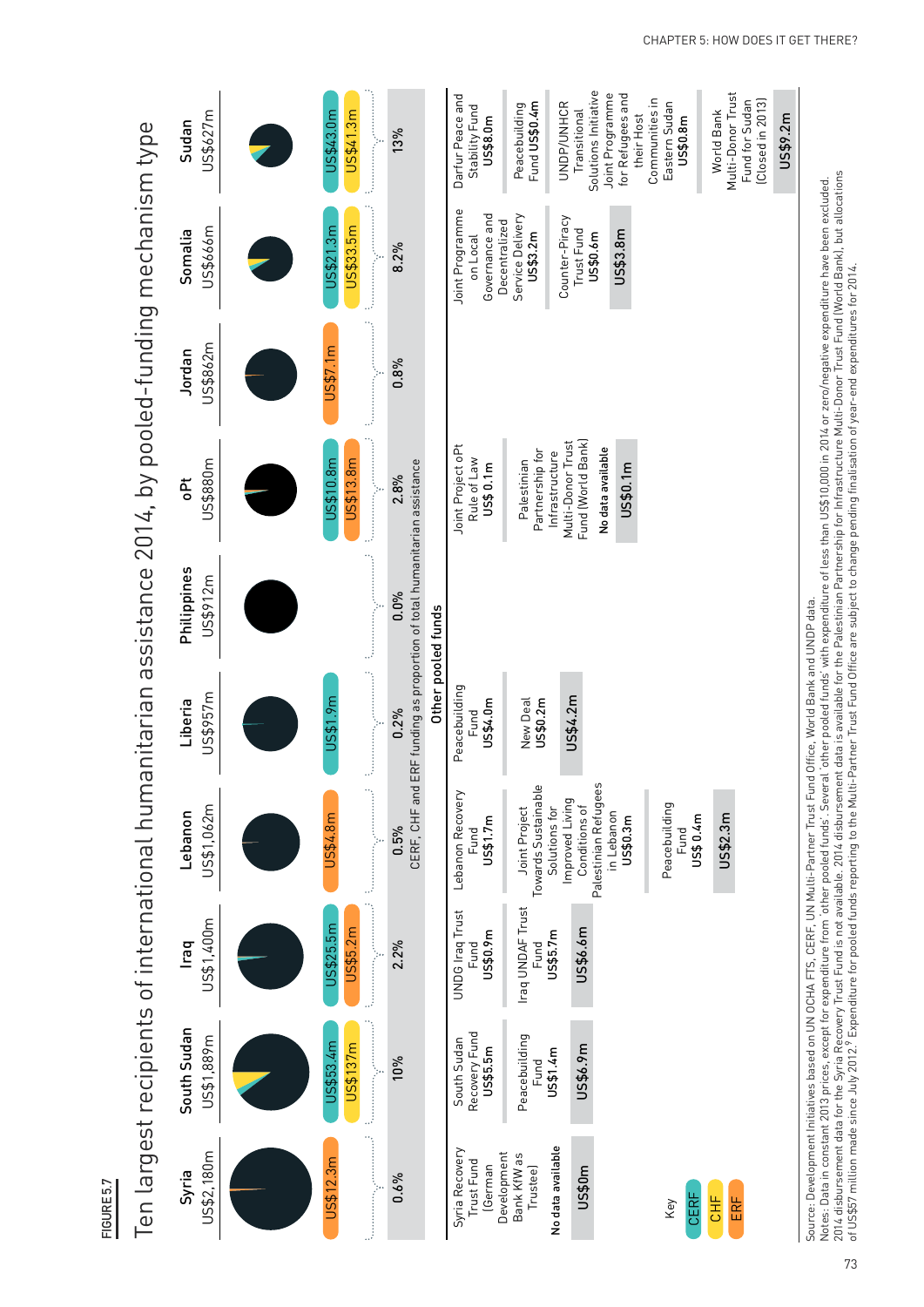# Funding channelled through NGOs

NGOs access humanitarian funding both directly from donors and indirectly through UN agencies and other NGOs. In 2014 they directly received 18% of the total funding reported to UN OCHA's FTS. It is likely that they received significantly more indirectly, as sub-grants from international agencies, but the data does not reveal how much this amounted to (see page 67).

As requirements and funding grew from 2013 to 2014, so did the amount directly received by NGOs – from US\$2.9 billion to US\$4.0 billion. The number of NGOs directly receiving international humanitarian assistance grew from 400 in 2012 to 483 in 2014, and the majority (70%) of those directly receiving funds in 2014 were INGOs. Funding was somewhat concentrated, with the ten largest international NGO recipients accounting for 36% of all funding to NGOs that year.

Local and national NGOs have long been recognised as crucial in effective and appropriate humanitarian response and resilience. They can often respond more quickly and stay longer than international actors, flexing between development and humanitarian action. They can also draw on local knowledge, access populations which are out of reach to international actors, and play a role in holding national and international actors to account. 'Localisation' has been a recurring theme in the World Humanitarian Summit consultations, including calls for the role of national and local NGOs to be better appreciated and supported – and for them to be seen 'not just as vehicles enabling international response'.10

International humanitarian financing, however, remains oriented to international humanitarian agencies and NGOs, with only a small proportion of reported funding being channelled directly to local and national NGOs. Between 2010

and 2014, local and national NGOs combined received US\$243 million – 1.6% of the total given directly to NGOs and 0.3% of the total assistance reported to the UN OCHA FTS over the period. Their share of total funding has halved from 0.4% in 2012 to 0.2% in 2014, and their share of the total given to NGOs has almost halved – from 2.3% to 1.2%. The volume of international humanitarian assistance they received has also declined from a peak of US\$58.0 million in 2011 to US\$46.6 million in 2014.

The number of local and national NGOs receiving this funding has also dropped – only 16 local NGOs and 80 national NGOs were recorded as having received funding in 2014 in UN OCHA FTS, down from 22 and 95 respectively in 2013. At the same time, the number of INGOs receiving funding grew – from 300 in 2013 to 339 in 2014.

ERFs are designed to be accessible to NGOs, and indeed the majority of ERF funding has been channelled through them. Over the past five years, 57% of US\$297 million total ERF funding of US\$524 million has been channelled through NGOs. National and local NGOs have directly accessed US\$39.2 million of this, representing 7.5% of all ERF funding and 13% of ERF funding channelled through NGOs.

The RCRC Movement channelled a greater share of its funding to NGOs – 70% in 2014 compared with 62% from ERFs. However, the sums involved were smaller – US\$7.3 million total funding from the RCRC compared with US\$90.3 million from the ERFs. The RCRC also channelled a significantly greater proportion of its NGO funding to local and national organisations – 21% in 2014 alone.

'Localisation' has been a recurring theme in World Humanitarian Summit consultations, including calls for the role of national and local NGOs to be better supported.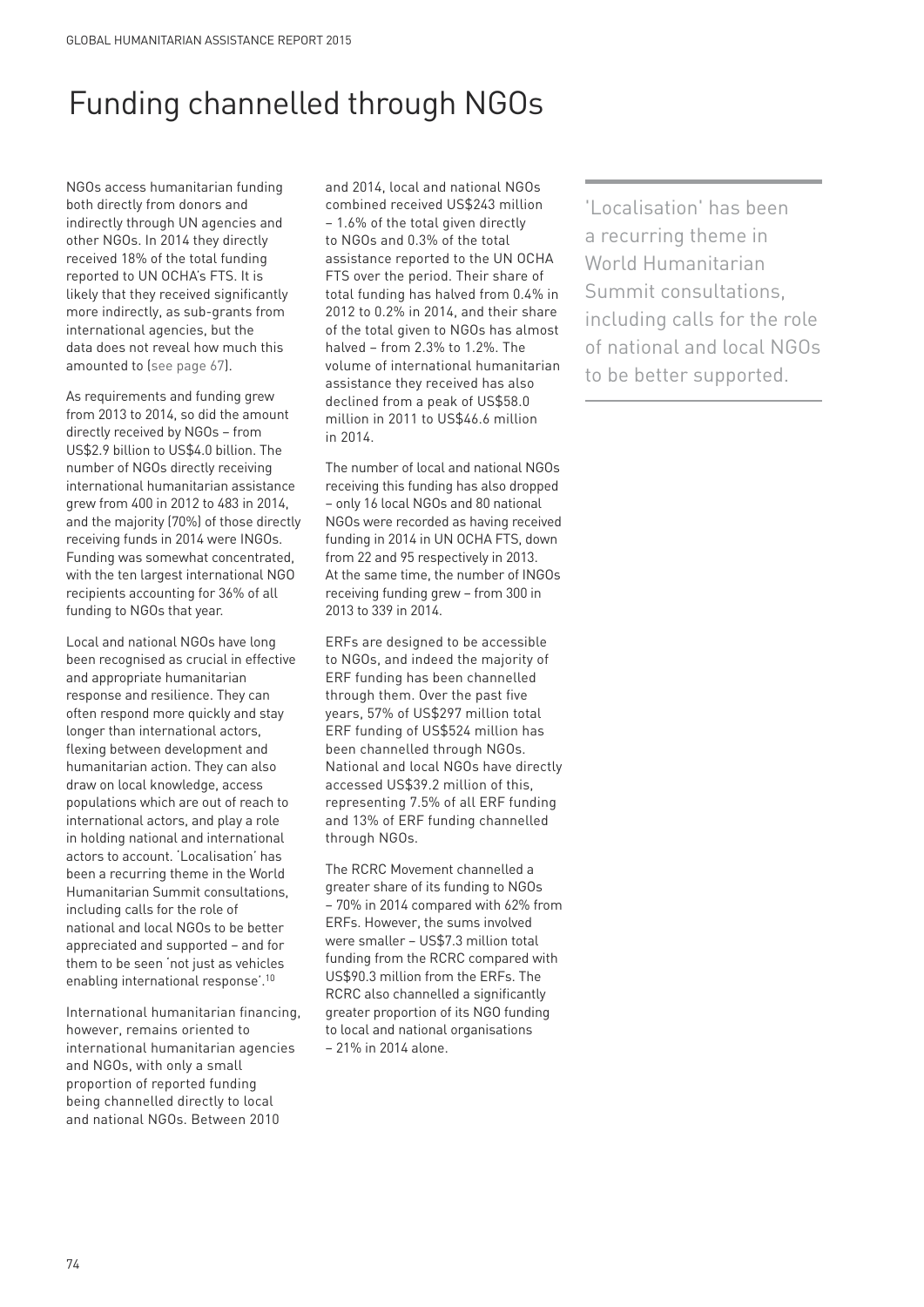

Source: Development Initiatives based on UN OCHA FTS data.

Notes: Values are those committed/contributed (constant 2013 prices). Scaled by percentage. For NGO coding methodology, see Data & Guides.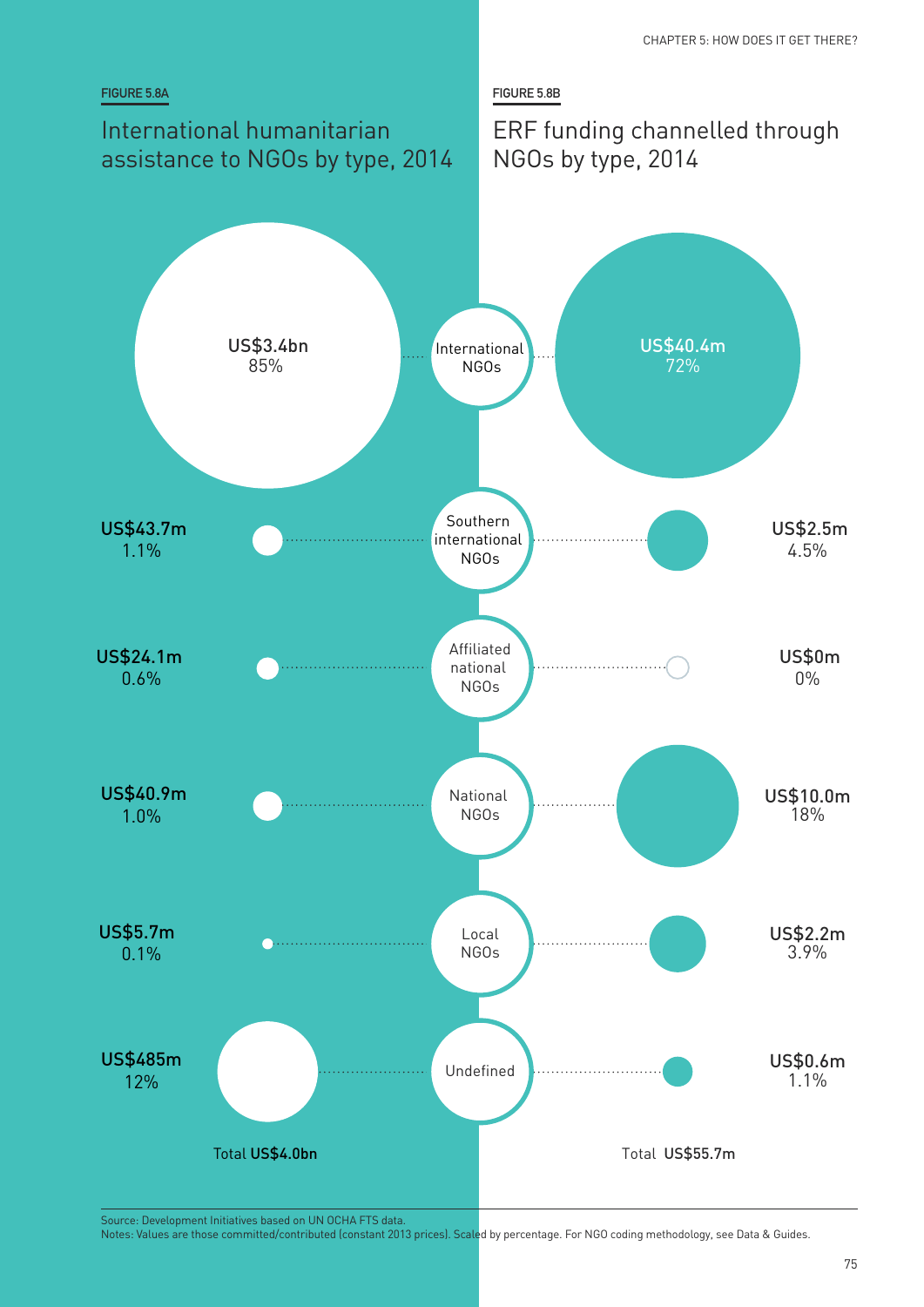## Funding to the government of the affected state

Very little international humanitarian assistance is normally channelled via the authorities of the affected state. The Good Humanitarian Donorship principles call on donors to "strengthen the capacity of affected countries and local communities to prevent, prepare for, mitigate and respond to humanitarian crises, with the goal of ensuring that governments and local communities are better able to meet their responsibilities and coordinate effectively with humanitarian partners."<sup>1</sup> Nonetheless, for a combination of practical, political and historical reasons, particularly in conflict settings, the bulk of international humanitarian assistance is channelled through international agencies.

Recently, in the wake of the Philippines and Ebola crises and in the search for solutions to protracted refugee situations in the Middle East, there is a renewed focus on national partnership in non-conflict settings. This is reflected in the language of the UNcoordinated appeals,<sup>12</sup> most notably that of the Syria Refugee and Resilience Plan (see Chapter 7). National capacity is also a recurring theme in the World Humanitarian Summit discussions.

However, the proportion of international humanitarian assistance provided to government authorities of affected states remains low. In 2014 just 3.1% of assistance reported to the FTS was channelled through the affected state – a small proportion but a significant rise from the previous two years.

With funding via the state in active conflict settings often at odds with humanitarian principles, peaks in the volume and proportion of this type of funding have clearly been prompted by rapid-onset disasters – in 2005 by the Indian Ocean tsunami and earthquake, in 2010 by the Pakistan floods and Haiti earthquakes and in 2014 by the Ebola virus disease outbreak. Pakistan, Jordan, Haiti and Sierra Leone have been the four largest recipients of direct funding to affected states since 2010.

These totals however mask differences between donors. While many major donors might refrain from providing humanitarian assistance via the affected state government due to commitments to financial governance and humanitarian principles, other donors may be impelled to do so

by commitments to South–South solidarity and state sovereignty.

Donors outside the OECD DAC group show a greater preference for providing bilateral support to affected governments than do their DAC counterparts. These donors provided 6.5% of the total reported humanitarian assistance to the FTS from 2010 to 2014, but they provided 50% of all funding channelled to affected governments over the period. The United Arab Emirates, Saudi Arabia and China were all among the five largest donors providing direct bilateral support to affected governments. Given that not all funding from donors outside the OECD DAC group is likely to be reported to the UN OCHA FTS, the figures may in fact be higher. As these figures include only international humanitarian assistance, they also do not show the degree to which all government donors choose to channel other forms of development cooperation to the affected state to support crisis prevention, recovery and long-term solutions (see Chapters 7, 8 and 9).

#### **FIGURE 5.9**



#### International humanitarian assistance channelled to affected-state governments, 2005–2014

Source: Development Initiatives based on UN OCHA FTS.

Notes: Funding channelled through the affected state includes only those funds channelled through the domestic government in the affected country. Data on 'Public sector' in Figure 5.1 refers to funds that may have been channelled through the donor-government public sector, the recipient-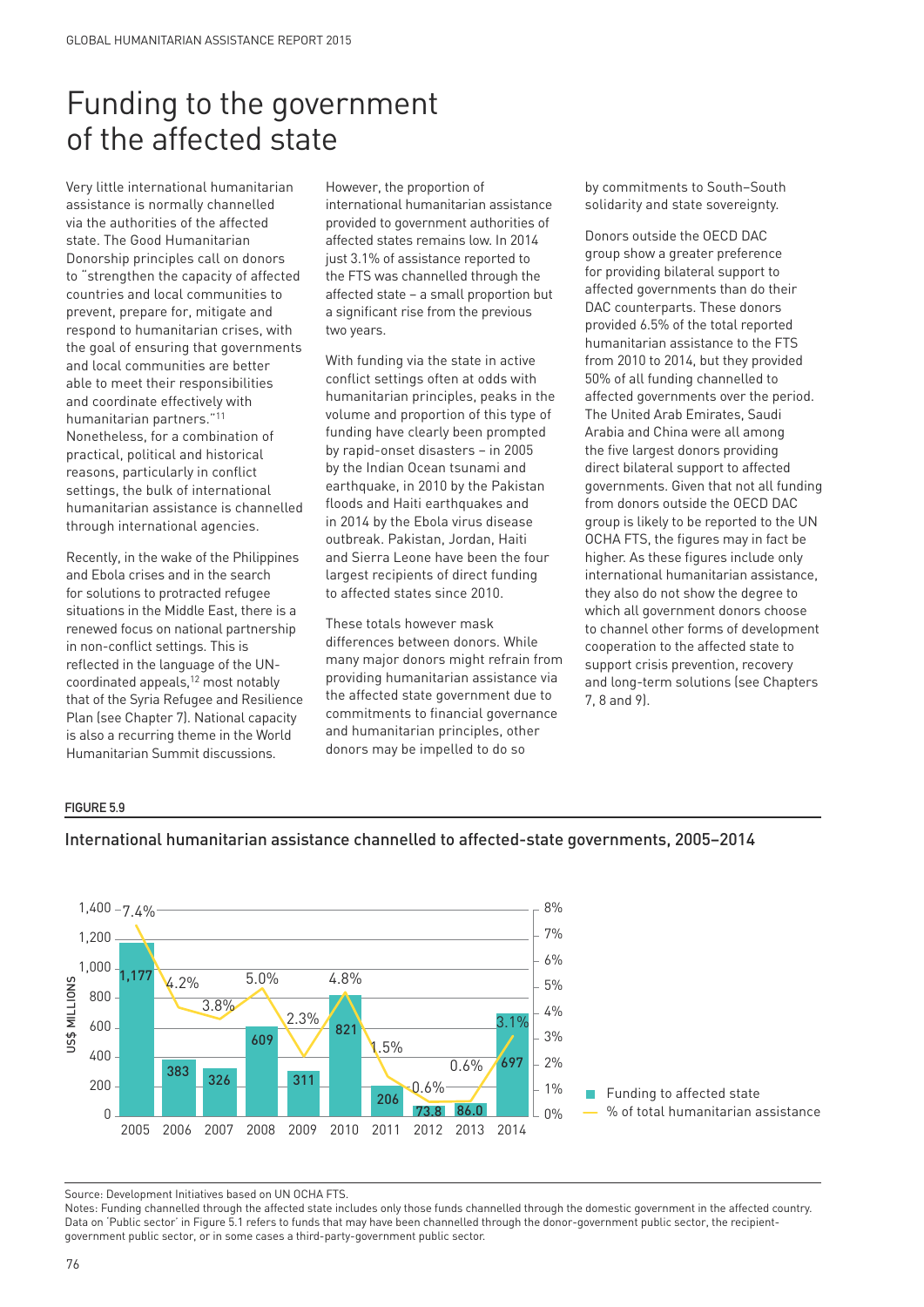## Military channels

Military actors have played significant roles in the recent responses to the Ebola virus disease outbreak in West Africa and to Typhoon Haiyan. In the case of the Ebola response, the US committed 3,000 troops as well as engineers and military assets as part of its 'Operation United Assistance', while the UK deployed 750 troops and assets including a naval ship and helicopters. Other states, including the Netherlands and China, also provided military assistance. Although such interventions are high profile, the total expenditure they represent is relatively small as, in keeping with international guidelines, the military should deliver international humanitarian assistance only in exceptional circumstances.

Between 2004 and 2013, 1.2% of humanitarian assistance reported by DAC donors was channelled via military organisations. From a 2008 peak of 2.6% (US\$294 million), this proportion reached a low of 0.4% (US\$47.5 million) in 2013, the lowest since 2004. Afghanistan received 6.4% of its humanitarian assistance from DAC donors via the military over the decade. Since 2009, however, the volume of Afghanistan's humanitarian assistance channelled via the military has been in decline and other countries, including Haiti, Pakistan and Bangladesh, have received higher volumes in certain single years.

#### **FIGURE 5.10**





Source: Development Initiatives based on OECD DAC CRS data.

Notes: Total OECD DAC bilateral humanitarian assistance refers to the sum of humanitarian-related ODA disbursements reported by all DAC members. Humanitarian assistance from donor defence agencies refers to those humanitarian-related ODA disbursements reported by defence agencies or ministries of DAC member governments. Bubble size represents volume of disbursements.